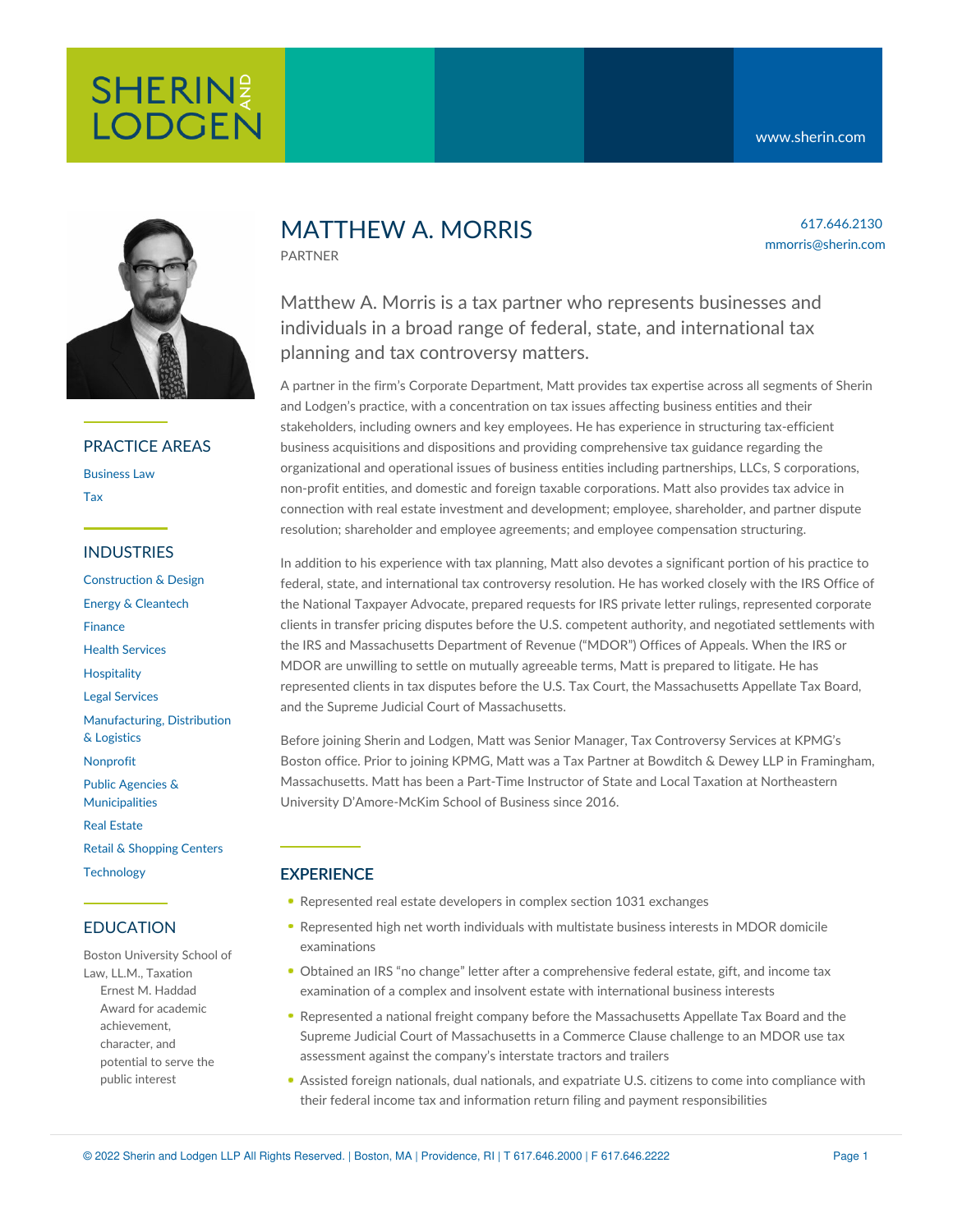# **SHERIN**<sup>2</sup> **LODGEN**

University of Maine School of Law, J.D. Student Bar

Association Distinguished Service Award

Stanford University, M.A. Foreign Language and Area Studies (FLAS) Fellow, Czech Republic

Brown University, B.A. Class of 1906 Award (for outstanding contributions to Russian studies)

# BAR ADMISSIONS

Massachusetts

U.S. Tax Court

U.S. District Court, District of Massachusetts

U.S. Court of Appeals for the First Circuit

- Served as an early advocate of the IRS Streamlined Filing Compliance Procedures for undisclosed foreign income and assets and was quoted by National Taxpayer Advocate Nina Olson in her 2017 Annual Report to Congress
- Assisted business and individual "non-filers"—including those with complex income tax matters—to come into compliance with their federal and state income tax filing and payment responsibilities (often by participating in federal and state domestic voluntary disclosure programs)
- Represented businesses and individuals in federal and state tax examinations, including examinations of income tax; payroll tax; and sales, use, and meals tax returns
- Defended businesses and individuals against aggressive collections activities by the IRS and MDOR (e.g., liens, levies, and passport issues)
- Negotiated offers in compromise/offers in settlement, installment agreements, and other collection alternatives with the IRS and MDOR

### SPEAKING ENGAGEMENTS

- "[President](https://bostonbar.org/membership/events/event-details?ID=37443) Biden's Tax Plan: Beyond the First 100 Days ," speaker, Boston Bar Association, May 19, 2021
- "Banking on Solar: Tax Equity and Financing [Masterclass](https://mailchi.mp/info.massbankers.org/banking-on-solar-tax-equity-and-financing-masterclass) ," speaker, Massachusetts Bankers Association, Sunwealth, March 23, 2021
- "Legal Outlook and Pitfalls How Changes to [Employment,](https://www.feiboston.org/events/EventDetails.aspx?id=1487790) Corporate & Tax Laws Impact Your Business," panelist, FEI, March 17, 2021
- "Privilege in Tax: Practical Implications of [Attorney-Client,](https://bostonbar.org/membership/events/event-details?ID=36171) Work Product, and Tax Practitioner Privileges," panelist, Boston Bar Association, January 20, 2021
- "Clarity [Provided](https://tax.kpmg.us/content/dam/tax/en/pdfs/2019/tnf-timing-rev-under-accrual-method-10-21-19.pdf) for Timing of Revenue Under the Accrual Method ," co-author, *Tax Notes Federal*, October 7, 2019
- "Op Funds Expand Deferral Paths for CRE Investors," co-author, *The Real Reporter*, November 29, 2018
- "Sales Tax and Corporate Income Tax Compliance After *Wayfair*," author, *State Tax Notes*, September 10, 2018
- Opportunity Zone Special Event, presenter and panelist, Worcester Regional Chamber of Commerce, January 9, 2018
- *"*Tax Reform Under the Trump [Administration:](https://bostonbar.org/membership/events/event-details?ID=23630&utm_source=upcoming%20events&utm_medium=email&utm_campaign=upcoming%20events050917) What Practitioners Should Expect *,"* presenter and panelist, Boston Bar Association, May 23, 2017
- "Trump's [Corporate](https://www.cfo.com/tax/2016/11/trumps-corporate-tax-reforms-cfos-need-know/) Tax Reforms: What CFOs Need to Know ," author, *cfo.com*, November 11, 2016
- "FATCA and the Road to Expatriation," author, *Tax Notes Federal*, November 5, 2015
- "Massachusetts Amnesty Offers Opportunities for Taxpayers," author, *State Tax Notes*, 2014
- "Resolving Sales and Use Tax Disputes in Massachusetts," presenter, National Business Institute, June 11, 2014
- "Changes in Corporate Apportionment Rules: The New Corporate Apportionment of Income from Services," presenter and panelist*,* MSCPA Annual State Tax Conference, January 23, 2014
- "One Size Does Not Fit All: Unintended Consequences of the [IRS] Offshore Voluntary Disclosure